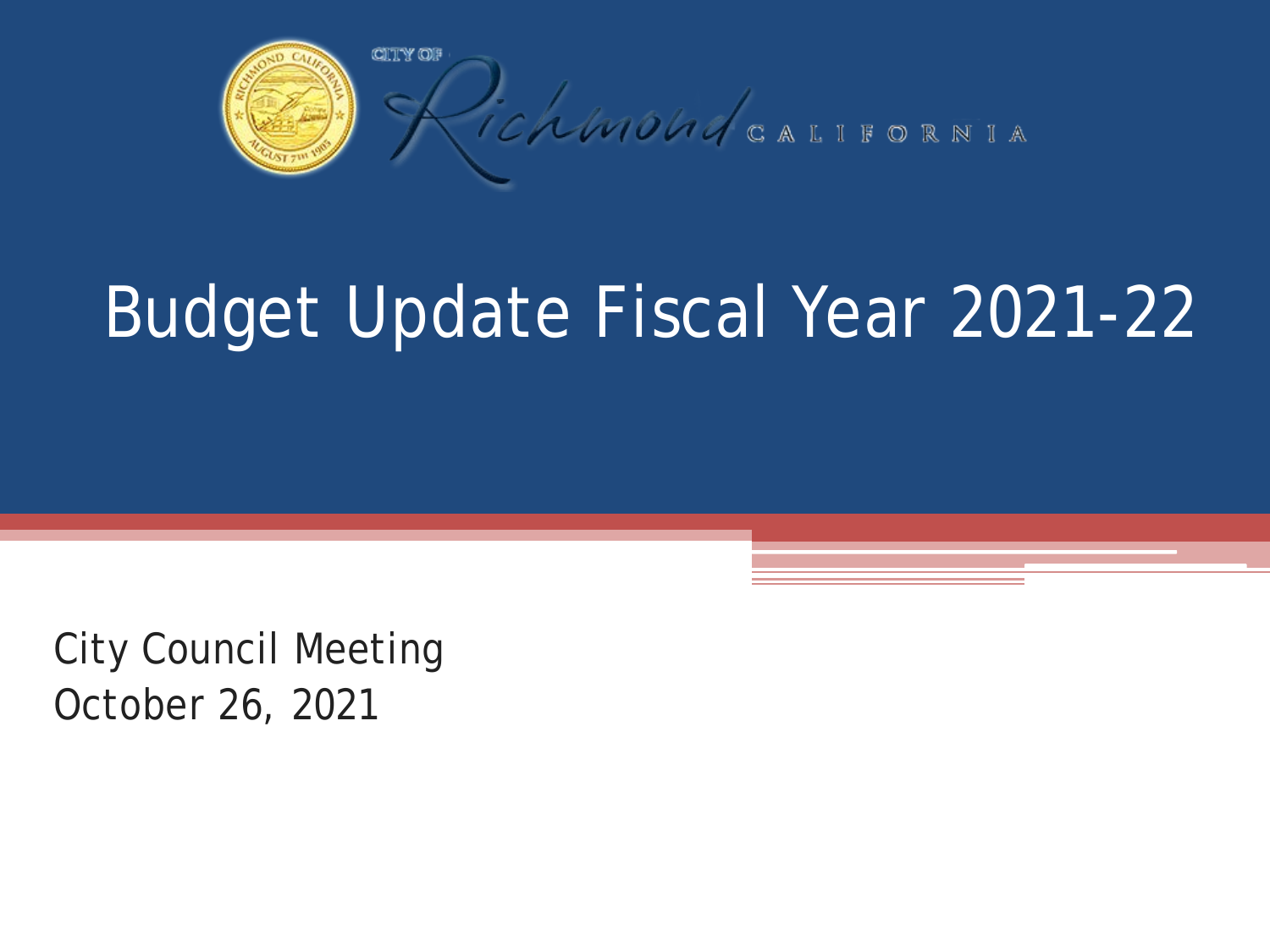#### *Agenda*

- FY 2021-22 Budget Update
	- Reimagining Public Safety
	- American Rescue Plan Act (ARPA)
	- Measure U Gross Receipts Tax
	- Position Control
- FY 2020-21 Budget Update
	- Updated Projection
	- Proposed Uses of FY 2020-21 Surplus
- Next Steps
- Questions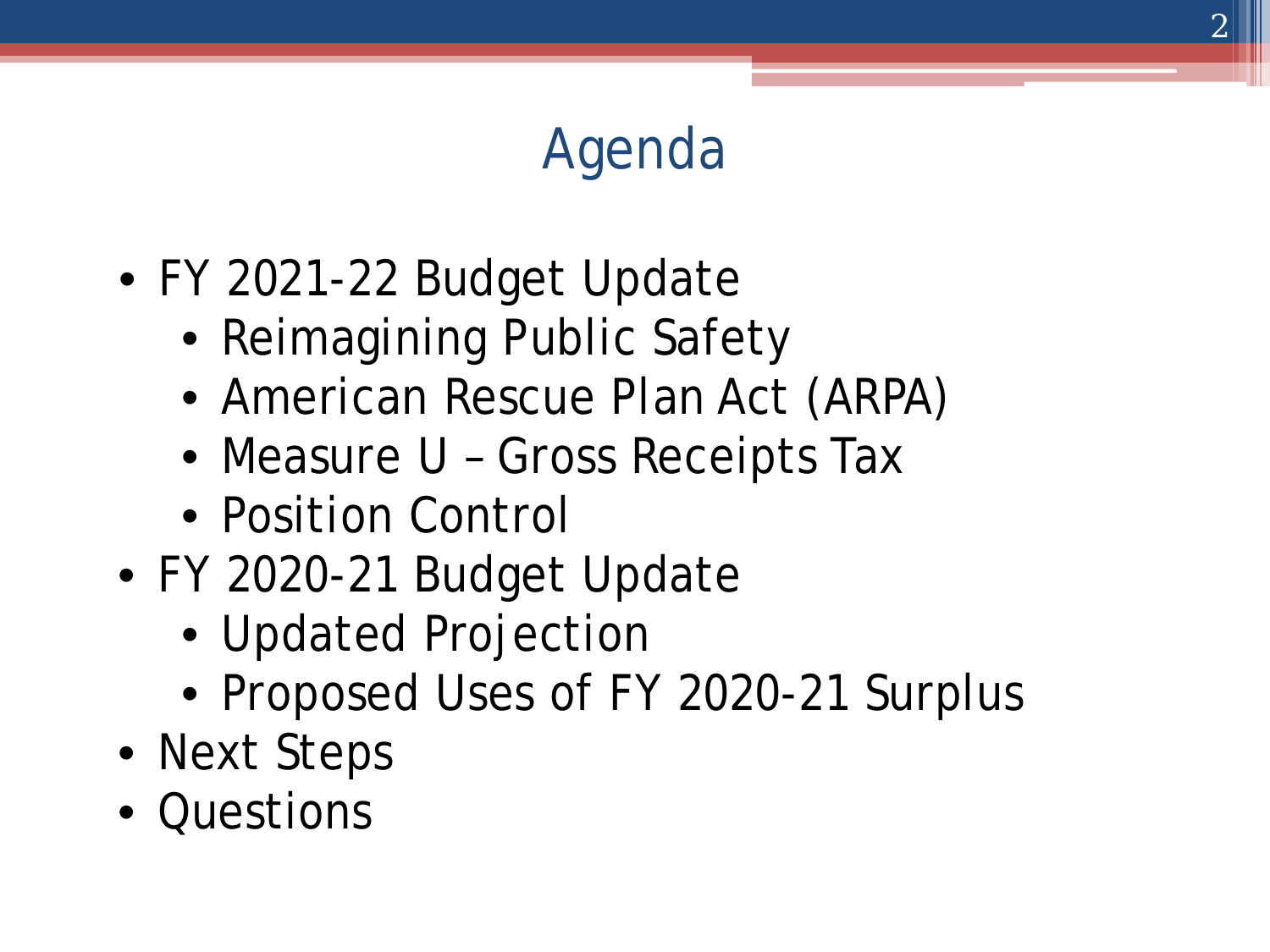#### FY 2021-22 Budget Update Reimagining Public Safety

| FY2021-22-<br><b>Reimagining Public</b><br><b>Safety Community</b><br><b>Task Force</b> | <b>BUDGET</b> | <b>Account String</b>                         | <b>Department</b> |
|-----------------------------------------------------------------------------------------|---------------|-----------------------------------------------|-------------------|
| Youthworks                                                                              |               | $$1,980,000$   12576441-400322-               | IE&T              |
| <b>IONS</b>                                                                             |               | $$1,600,000$ 01211013-400322-<br><b>RI210</b> | <b>IONS</b>       |
| Unhoused Intervention                                                                   |               | $$1,800,000$ 15061219-400201-<br><b>RI160</b> | Planning          |
| <b>Community Crisis</b><br>Response                                                     |               | $$1,000,000$ 01204022-400201-                 | lFire             |
| <b>Total - Reimagining</b><br>FY2021-22                                                 | \$6,380,000   |                                               |                   |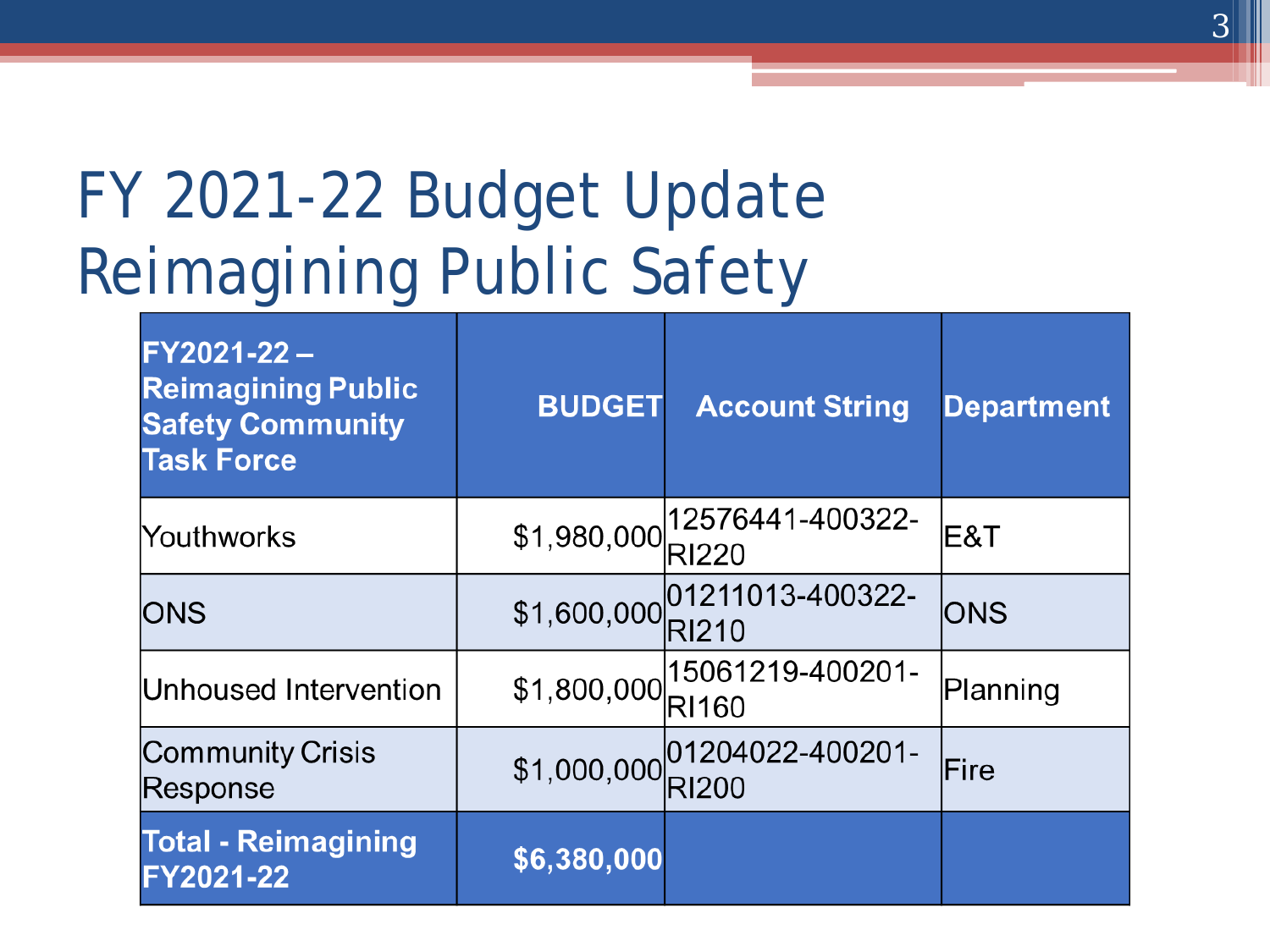### FY 2021-22 Budget Update American Rescue Plan Act

| FY2021-22 - American Rescue Plan Act                                           | <b>Budget</b> | <b>Account String</b>              | <b>Department</b>            |
|--------------------------------------------------------------------------------|---------------|------------------------------------|------------------------------|
| Main Library - HVAC Improvements                                               | \$500,000     | 13636031-400708-AR231 Public Works |                              |
| Nevin Community Center - HVAC<br><b>Improvements</b>                           | \$500,000     | 13636031-400708-AR232 Public Works |                              |
| <b>Recreation Center Administration - HVAC</b><br><b>Improvements</b>          | \$500,000     | 13636031-400733-AR233 Public Works |                              |
| <b>Richmond Museum - HVAC Improvements</b>                                     | \$500,000     | 13636031-400708-AR234 Public Works |                              |
| Community Beautification                                                       | \$1,000,000   | 13636031-400708-AR235 Public Works |                              |
| <b>Community Needs Assessment</b>                                              | \$250,000     | 13654051-400201-AR236              | Community<br><b>Services</b> |
| <b>Environmental Planning Consultant</b>                                       | \$300,000     | Pending                            | Pending                      |
| Housing & Development<br>Initiatives/Richmond Rapid Response Fund              | \$1,000,000   | 13631063-400201-AR238              | Community<br>Development     |
| Recovery Of Lost Revenue (FY2020-21)<br>Applied To Balance Fy2021-22 Gf Budget | \$4,000,000   |                                    | Finance<br>adjustment        |
| <b>Total - ARPA FY2021-22</b>                                                  | \$8,550,000   |                                    |                              |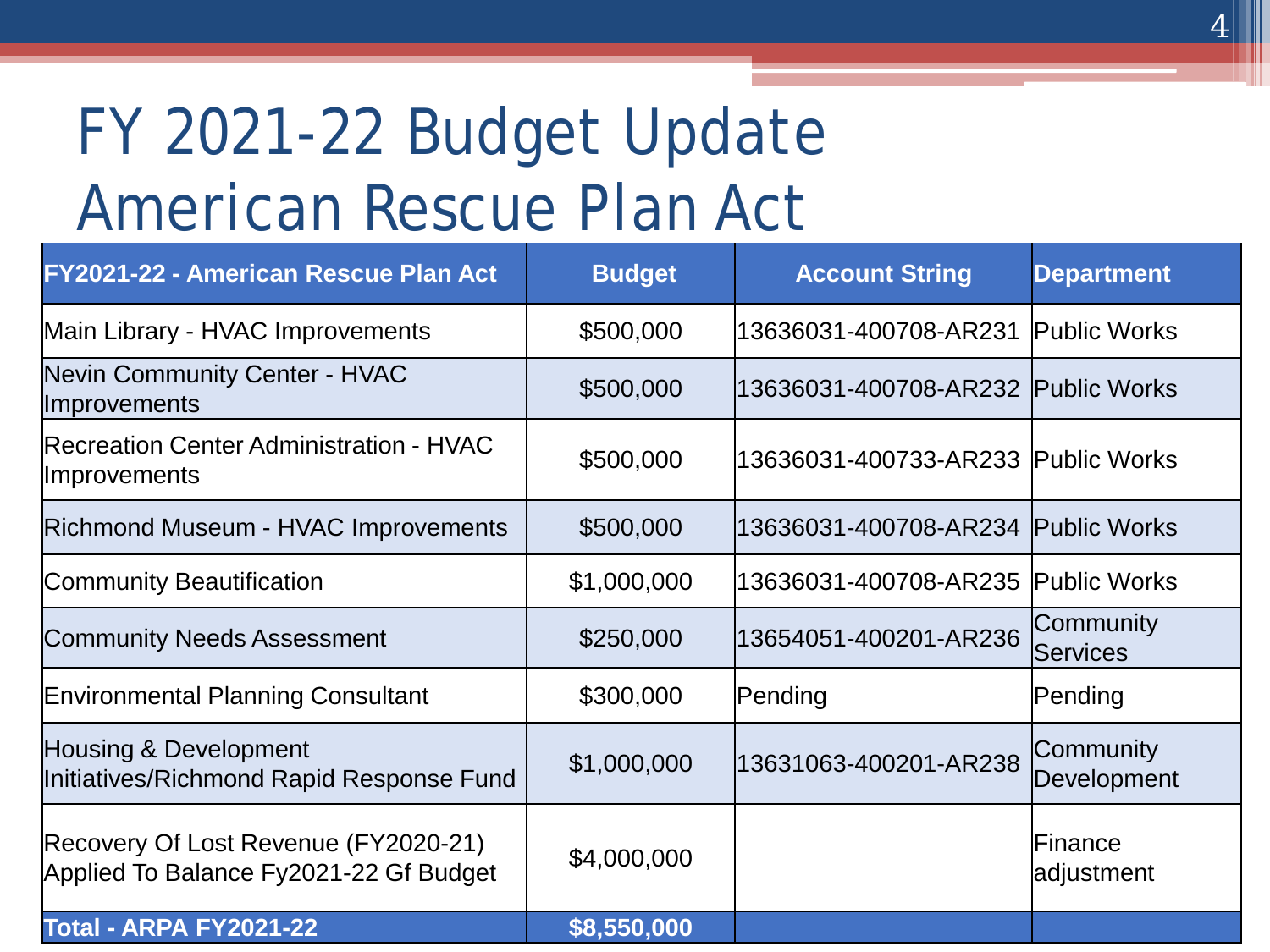#### FY 2021-22 Budget Update Summary

| <b>Requested City Council Actions</b>                              | <b>Budget</b><br><b>Impact</b> |
|--------------------------------------------------------------------|--------------------------------|
| Moving Reimagine expenditures                                      | \$0                            |
| Position changes and additions                                     | \$0                            |
| <b>Additional GF expenditures</b>                                  | \$85,000                       |
| Increase in OPEB/Health cost of Labor<br>MOUs over budgeted amount | \$144,000                      |
| <b>Total GF Impact</b>                                             | \$229,000                      |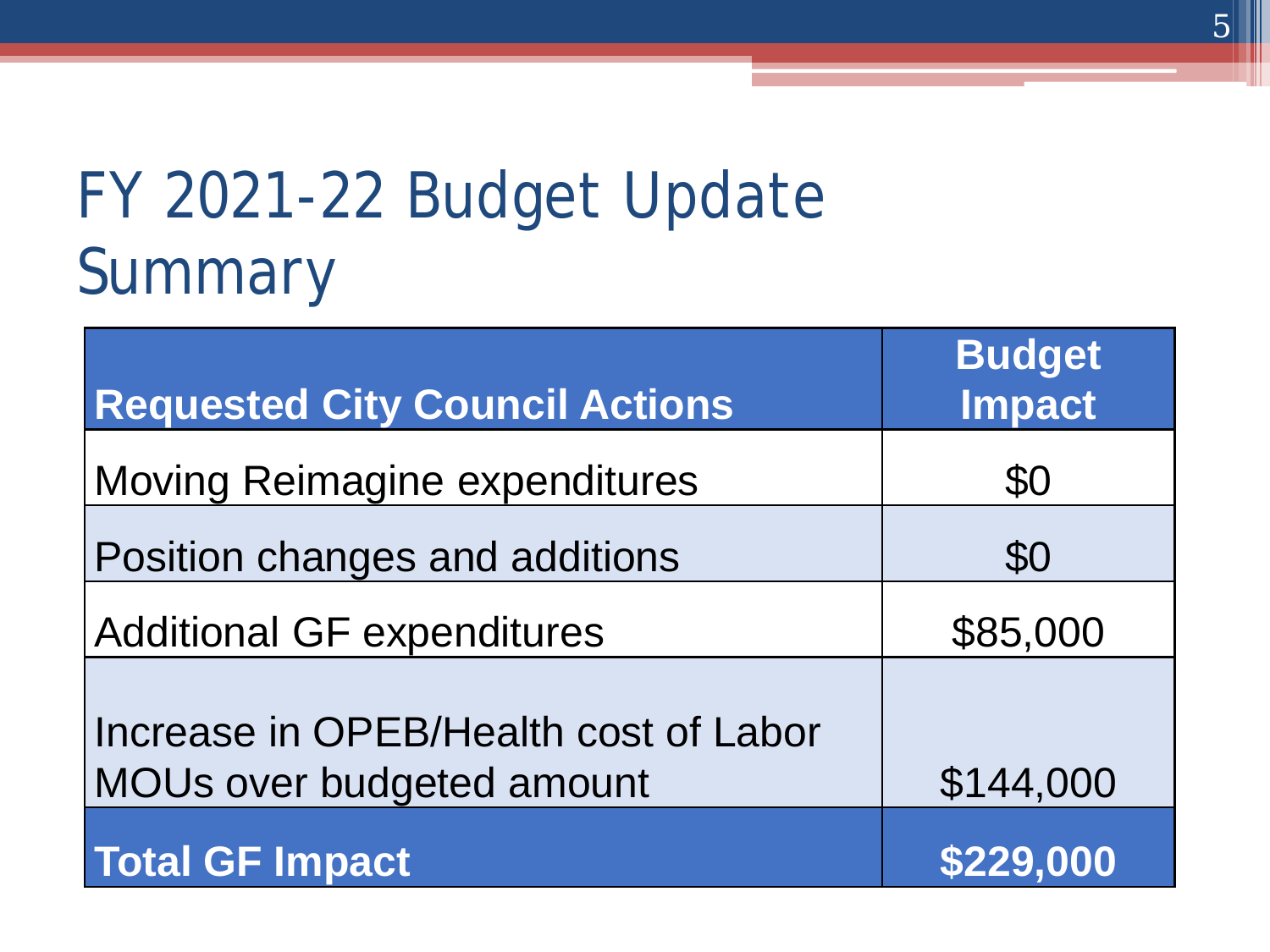#### FY 2021-22 Budget Update Measure U

- Original forecast of additional \$6 million revenue may be affected by:
	- Rental property exemptions
	- Transition from the existing business license tax ordinance to Measure U
	- Projected \$2 million business tax shortfall in FY2021-22
- Staff will closely monitor the 2022 renewals in the coming year and will refine the forecasted revenue estimates through the end of the current fiscal year which ends June 30, 2022.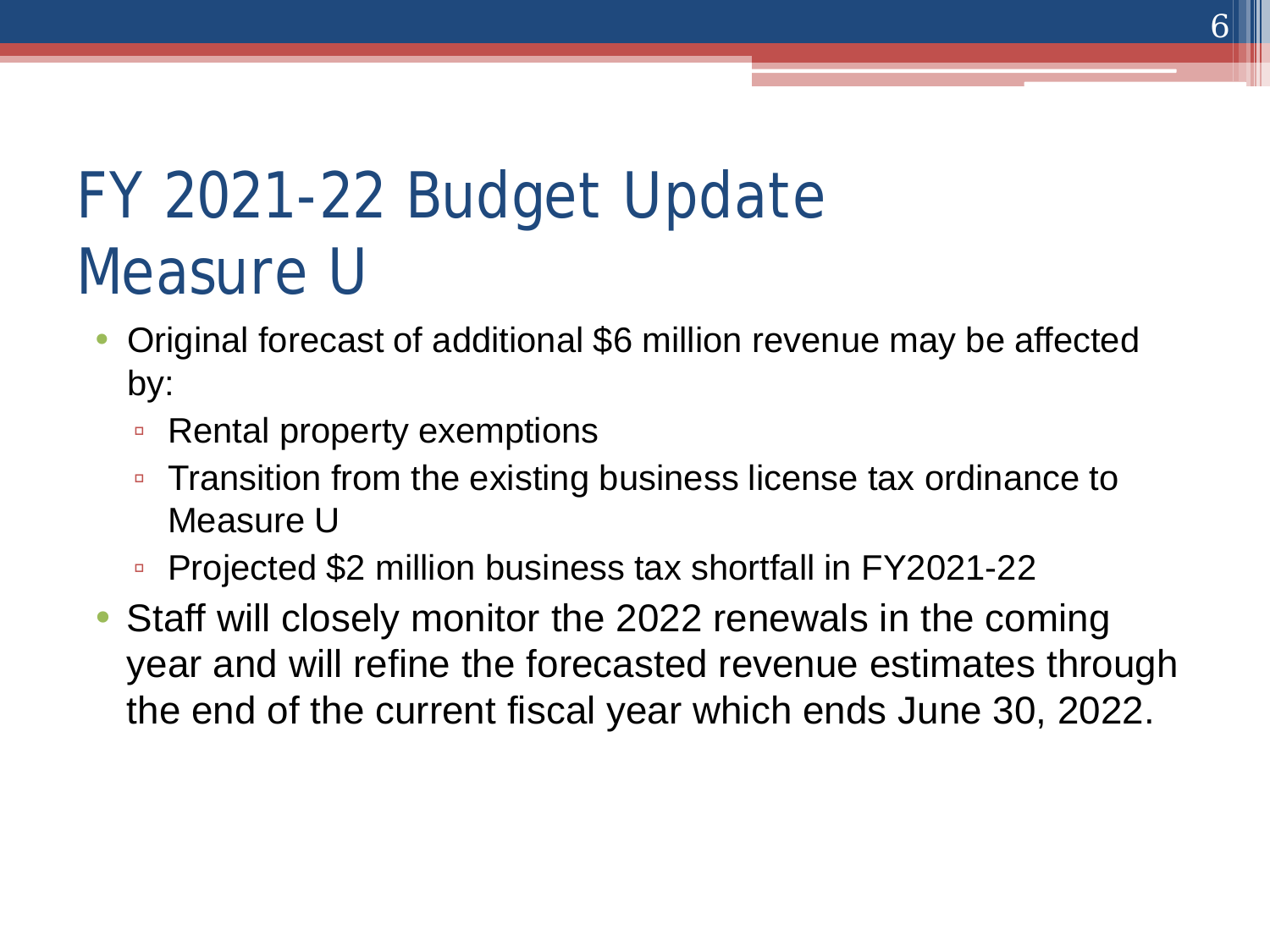## FY 2021-22 Position Control Update

| Department                                     | <b>New</b>   | Position                               | <b>Salary &amp; Benefits</b> |
|------------------------------------------------|--------------|----------------------------------------|------------------------------|
| <b>Community</b><br><b>Services</b>            | New position | <b>Employment Program Specialist I</b> | 109,424                      |
| <b>Community</b><br><b>Services</b>            | New position | Sr. Employment Program Specialist      | 131,185                      |
| Funding included in FY2021-22's Adopted Budget |              |                                        | \$218,848                    |

| <b>Department</b>              | From:                                  | To:                               | <b>Net</b><br>Impact  |
|--------------------------------|----------------------------------------|-----------------------------------|-----------------------|
| Dept. of Children<br>and Youth | Management Analyst I/II                | Associate Admin.<br>Analyst       | \$0 <sub>2</sub>      |
| <b>RHA</b>                     | Project Manager                        | Property Manager*                 | \$0                   |
| <b>Community Services</b>      | <b>Senior Accountant</b>               | <b>Project Coordinator</b>        | <b>Net</b><br>Savings |
| <b>Community Services</b>      | <b>Admin Services Analyst</b>          | <b>Assistant Admin</b><br>Analyst | <b>Net</b><br>Savings |
|                                | <b>Total Impact - Position Changes</b> |                                   | $-$ \$ 3,349          |

\*Position title corrected to Senior Property Manager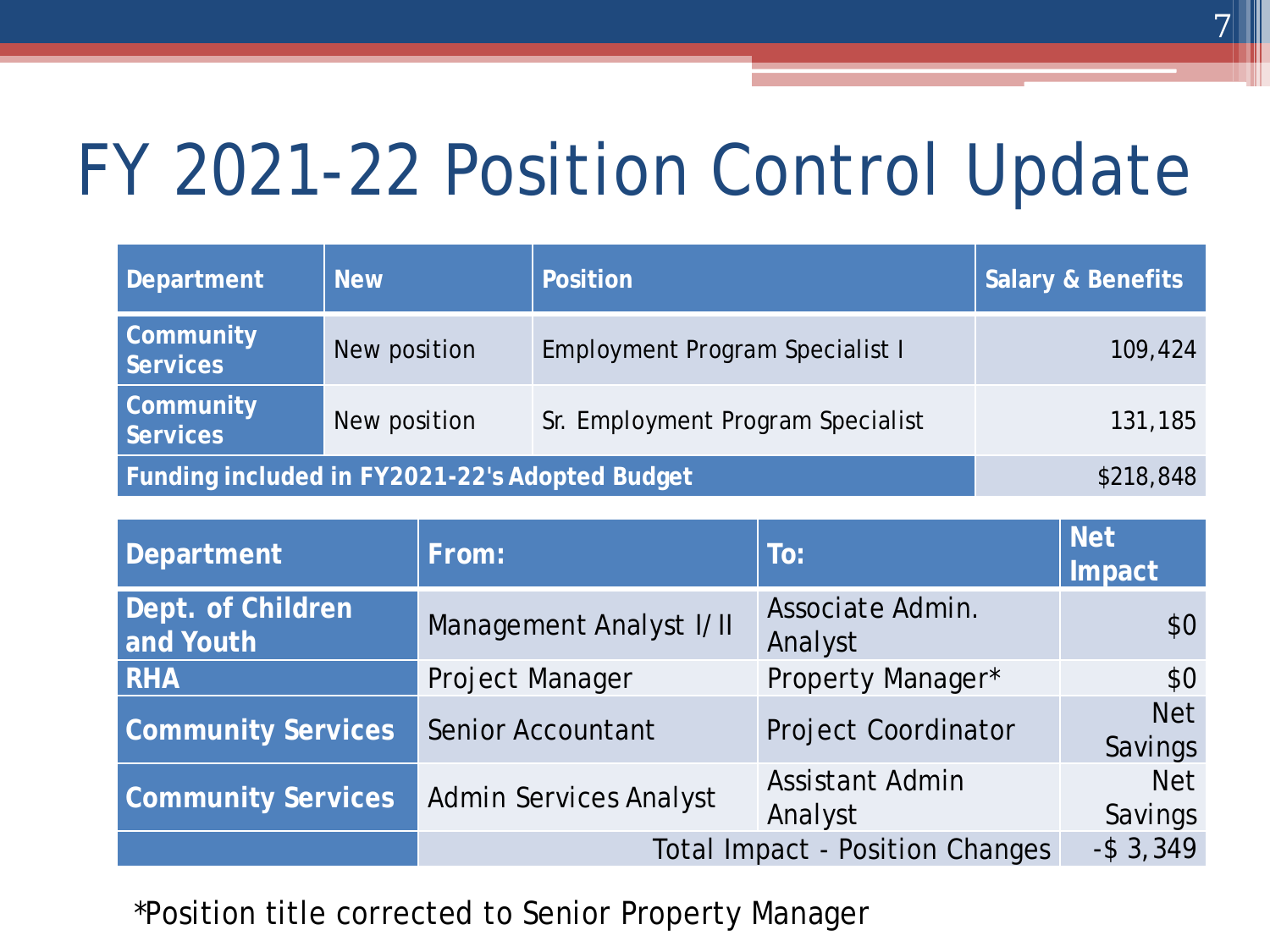#### FY 2020-21 Budget Update Summary

|                                  | FY2020-21       | FY2020-21         | FY2020-21            |
|----------------------------------|-----------------|-------------------|----------------------|
| <b>ACCOUNTS FOR:</b>             | <b>MID-YEAR</b> | <b>PROJECTION</b> | <b>UNAUDITED</b>     |
| <b>GENERAL FUND</b>              | <b>BUDGET</b>   | 5/20/21           | <b>REV &amp; EXP</b> |
| <b>TOTAL REVENUE</b>             | 175,814,340     | 183,467,774       | 188,099,774          |
| <b>TOTAL EXPENSE</b>             | 171,653,539     | 167,919,885       | 167,222,239          |
| <b>NET SURPLUS/</b><br>(DEFICIT) | 4,160,801       | 15,547,889        | 20,877,535           |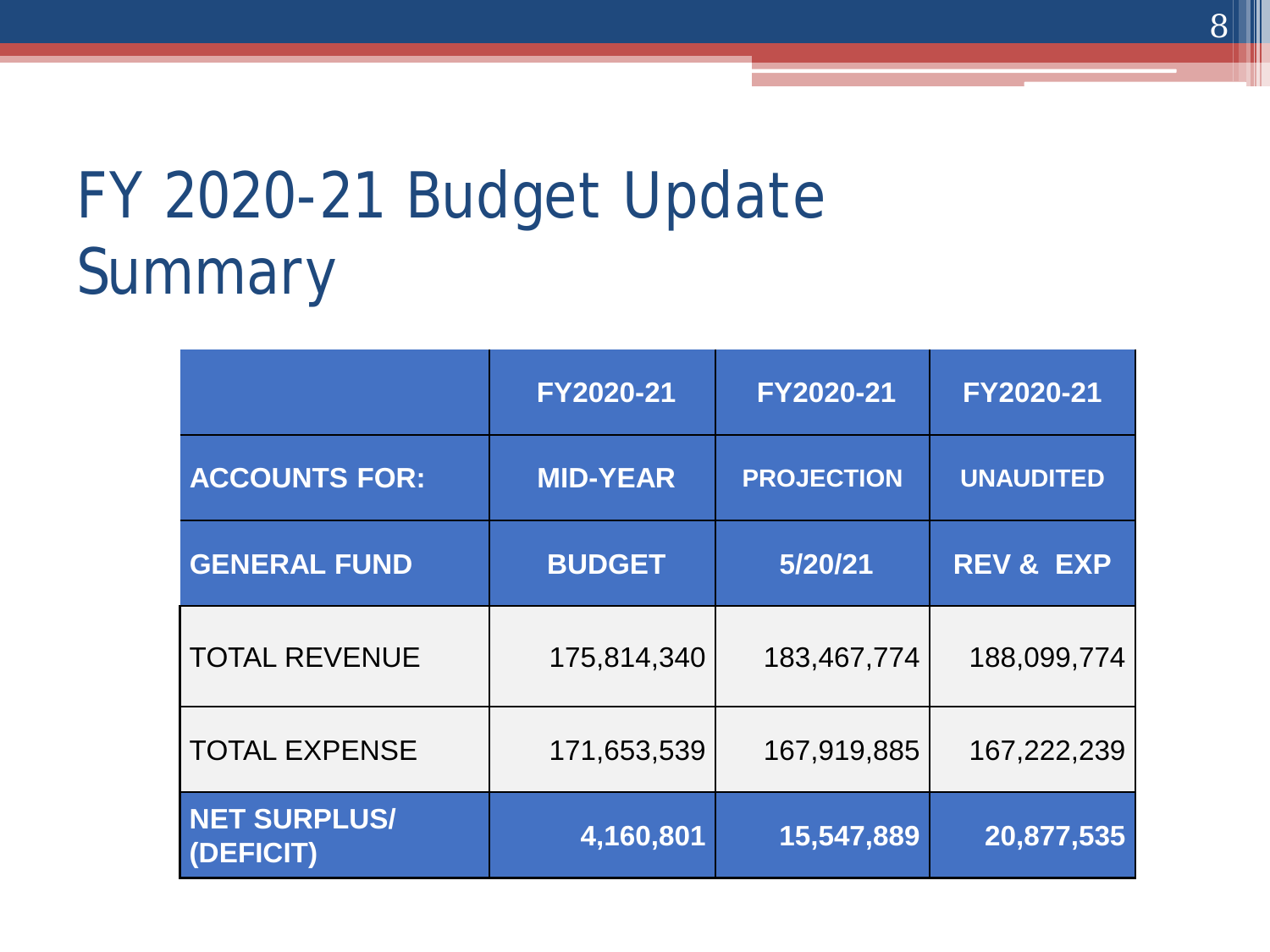### FY 2020-21 Budget Update Proposed Uses of FY 2020-21 Surplus

| FY 2020-21 Additional Excess               | \$5,357,968  |
|--------------------------------------------|--------------|
| <b>Proposed Uses:</b>                      |              |
| Set aside for possible Measure U shortfall | $-2,000,000$ |
| <b>Additional GF Expenditures</b>          | $-229,000$   |
| <b>Reduce RHA liability</b>                | $-3,128,968$ |
| <b>Total Proposed Uses</b>                 | $-5,357,968$ |
| <b>Estimated Amount Left over:</b>         |              |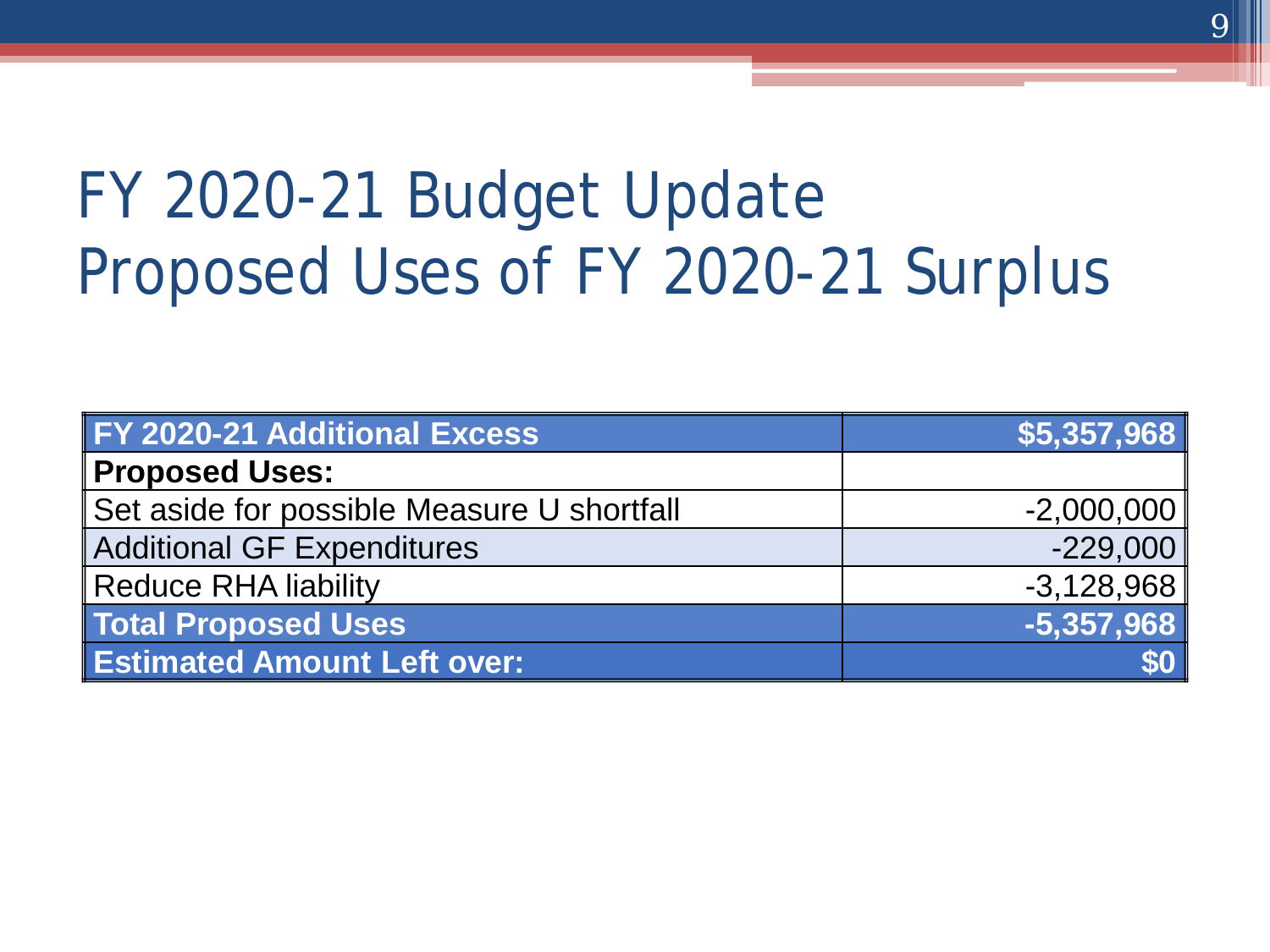## Next Steps

#### • Provide City Council in November with the FY 2021-22 1st Quarter Budget Update

10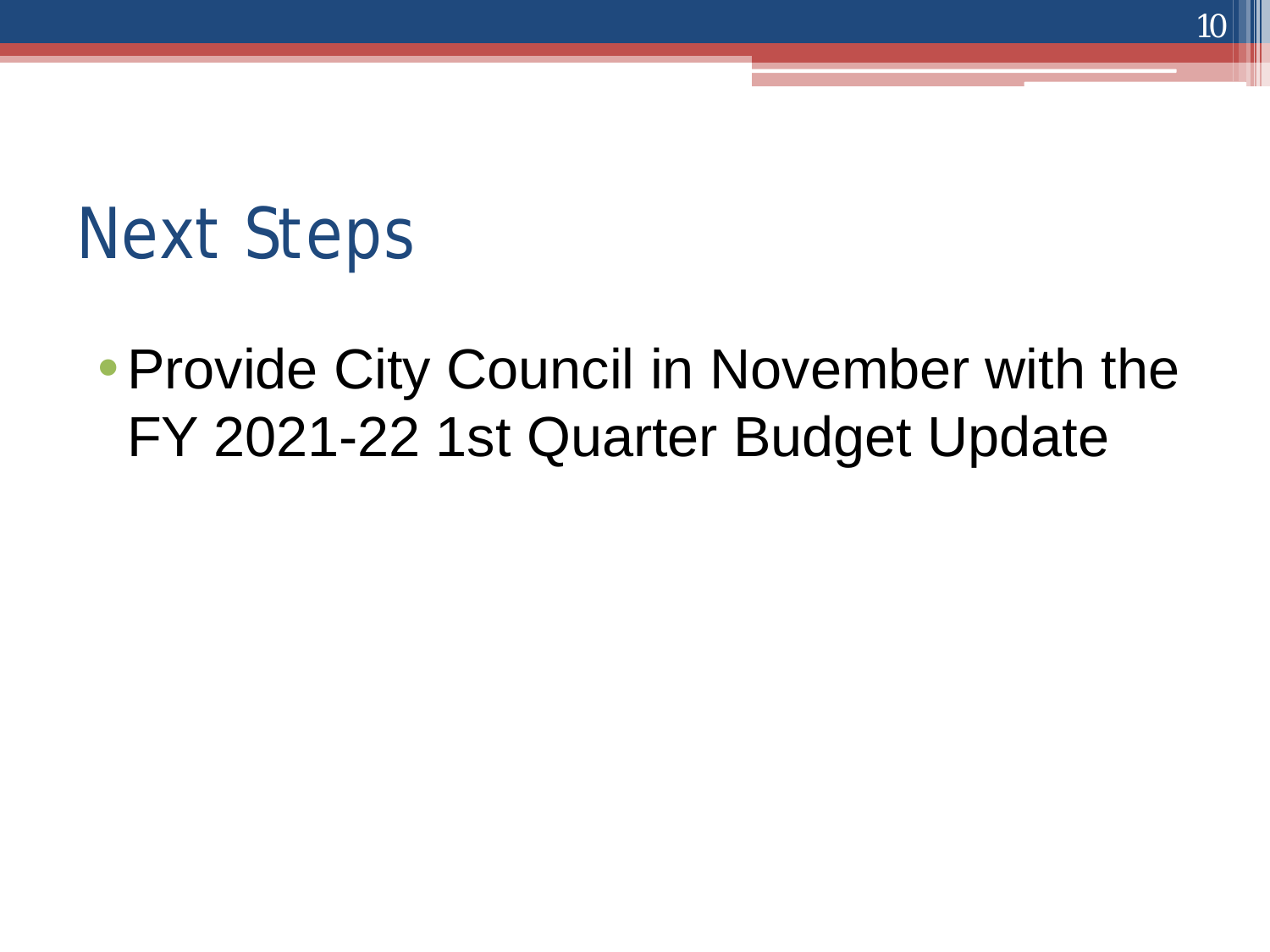## Recommended Action

APPROVE proposed budget adjustments stemming from the implementation of the previously approved programs from both Reimagining Public Safety Community Task Force and American Rescue Plan Act (ARPA) including changes to position control and adding expenditures omitted from the adopted budget; and ADOPT a resolution approving the proposed FY 2021-22 budget adjustments.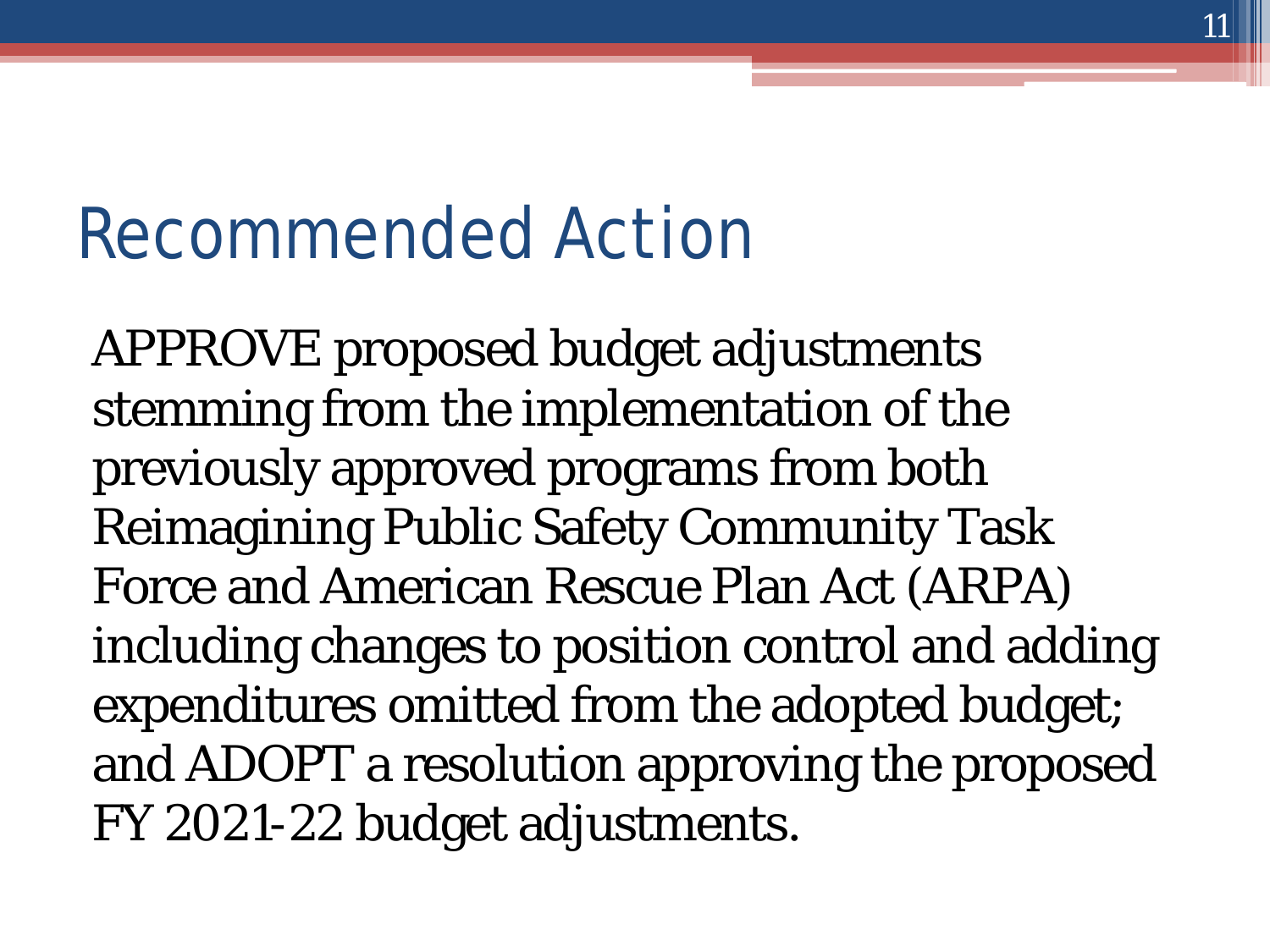## Thank you

### Questions/Comments?